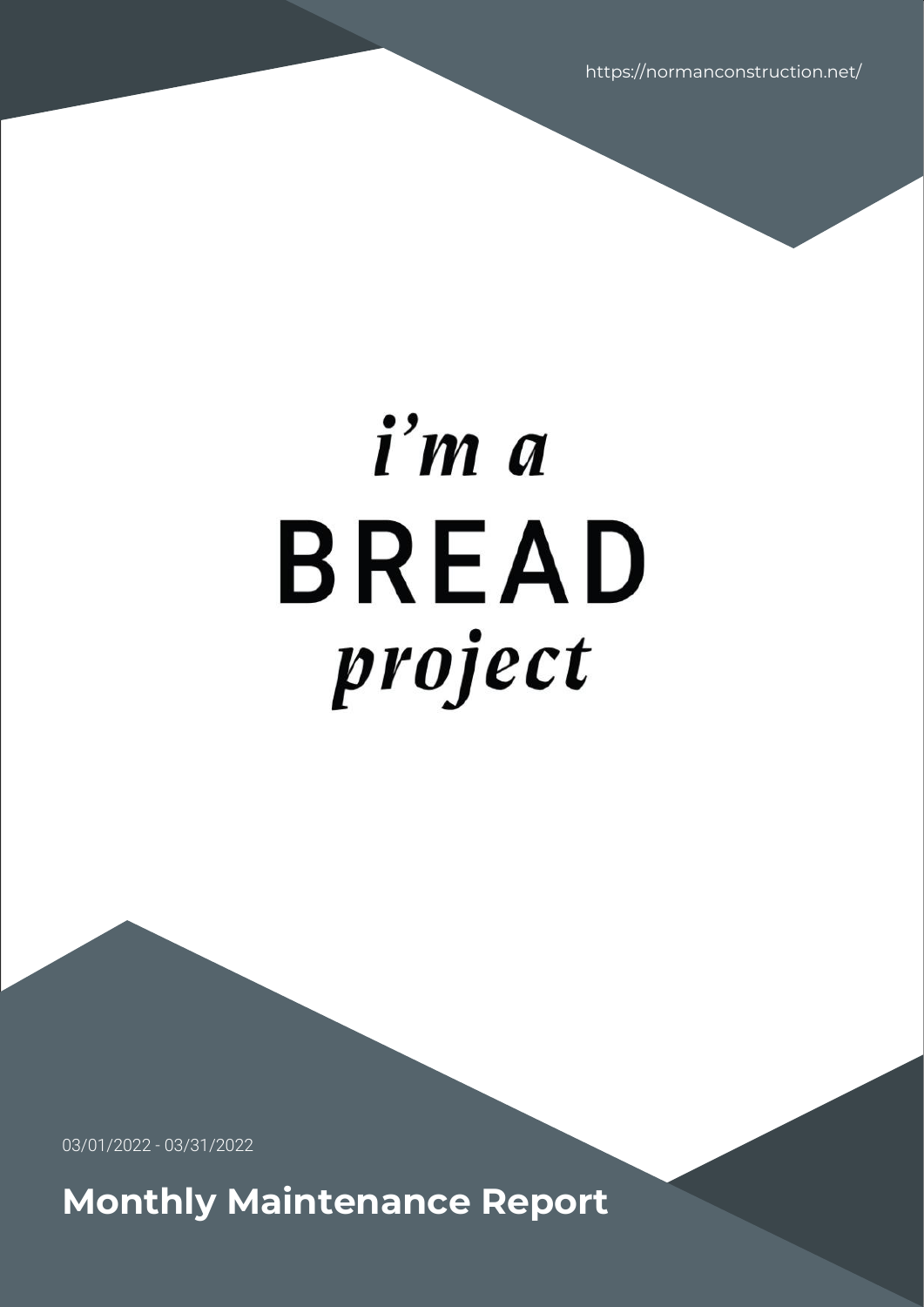# **BREAD**

At BREAD, we protect and maintain your website so that you and your business can win. As a business owner, you have too much on your plate to waste time concerned with whether-or-not your site is functioning properly. Time is precious and our maintenance can give you the peace of mind you need to focus on your business.

The following maintenance report contains the data from key categories relevant to website operation and performance. With your current PLUS Package subscription, we provide several services in order to maintain stability within your website performance. Within this report, you'll find simplified information about your website's updates, security, history, performance, and analytics that can help you discern where you are and drive your future growth.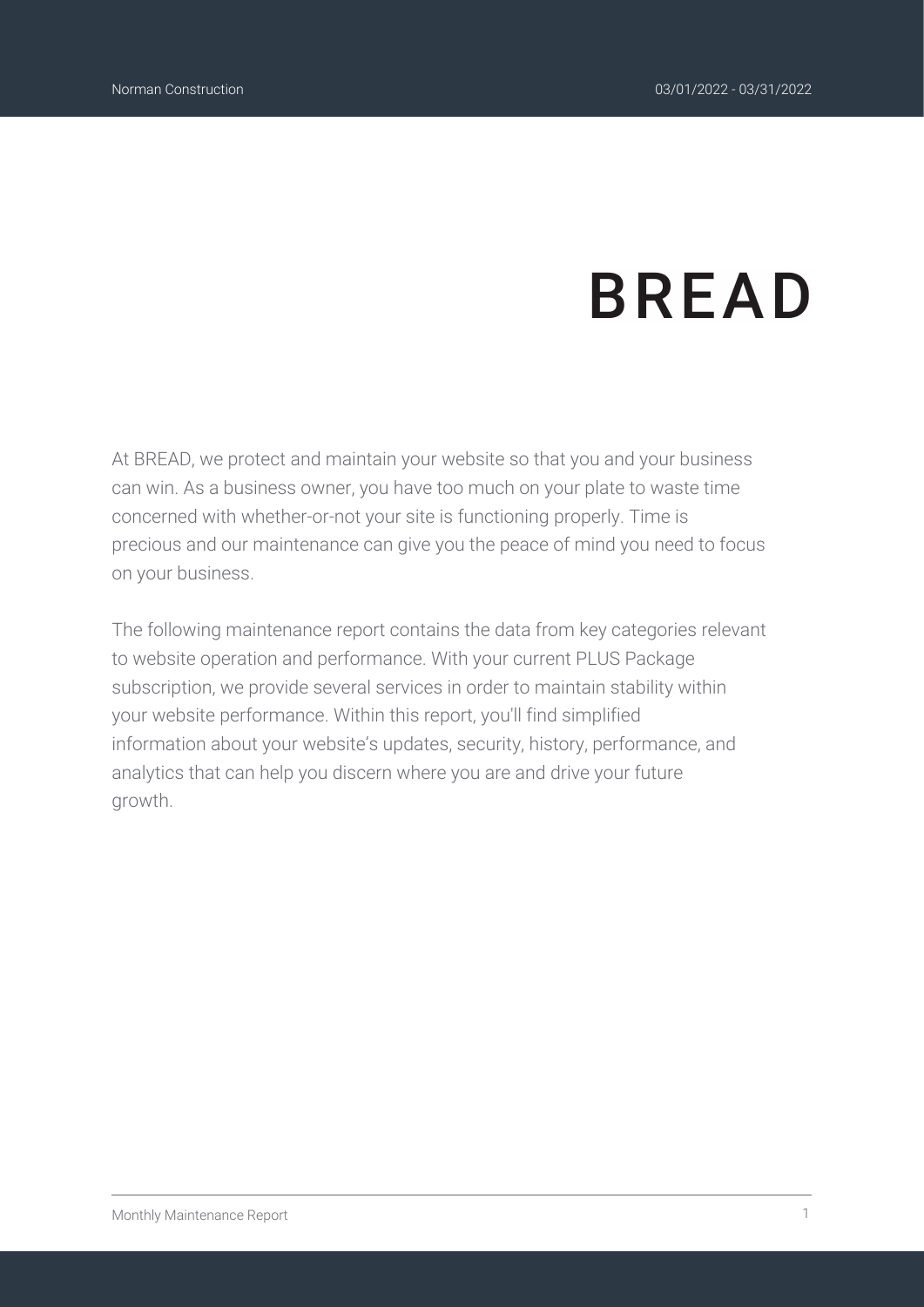### **OVERVIEW**



Website: https://normanconstruction.net/ IP Address: 172.67.212.111 WordPress Version: 5.9.2



### **BACKUPS**

Backups created: 92; Latest one on: 04/07/2022 15:57



#### **UPTIME**

Overall uptime: 100.000%



### **ANALYTICS**

Pageviews: 1632; Site sessions: 676



### **SECURITY**

Your website is safe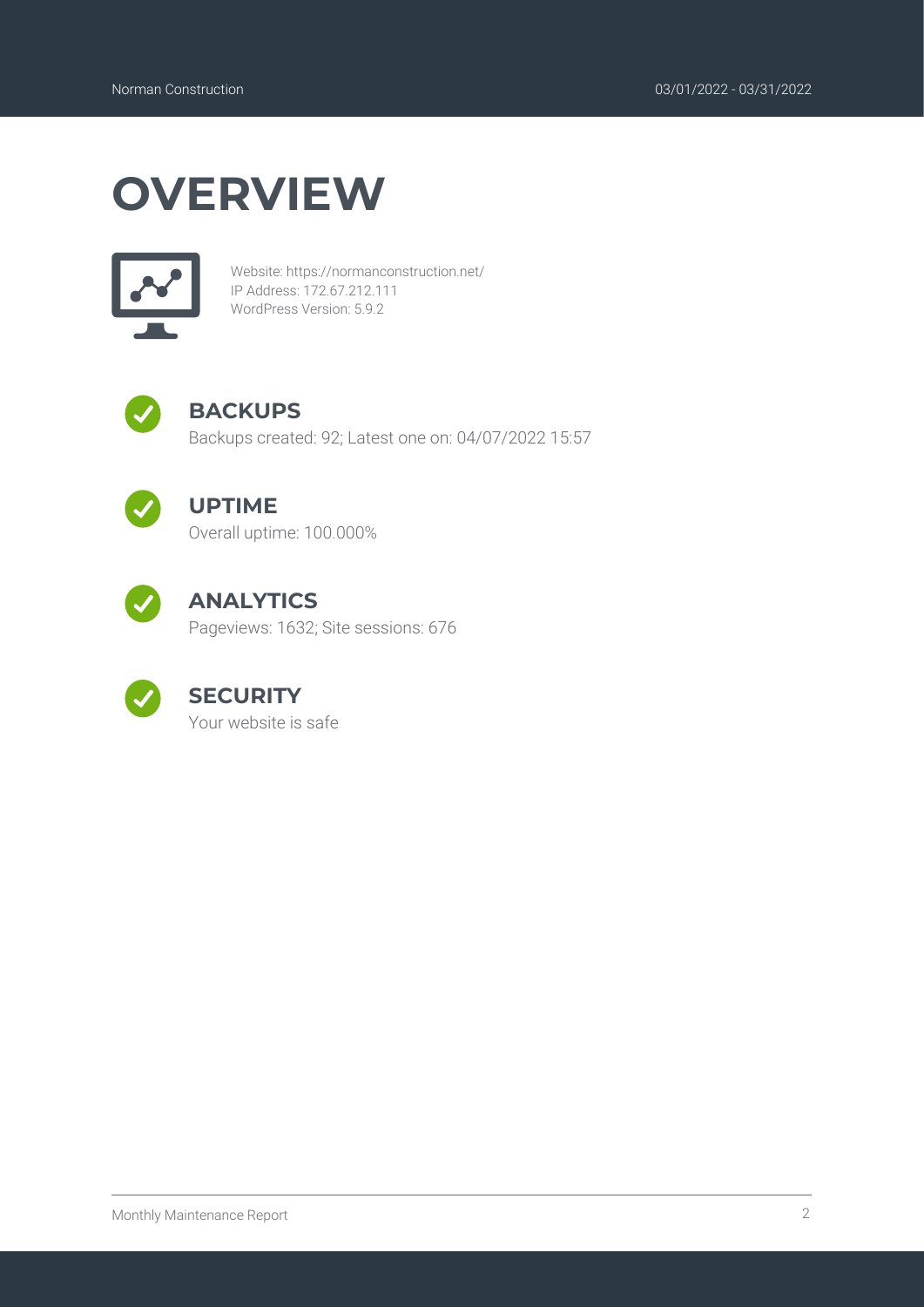

*03/01/2022 to 03/31/2022*

Backups created: **31** Total backups available: **92**

### LATEST BACKUPS





1

 $\mathcal{D}$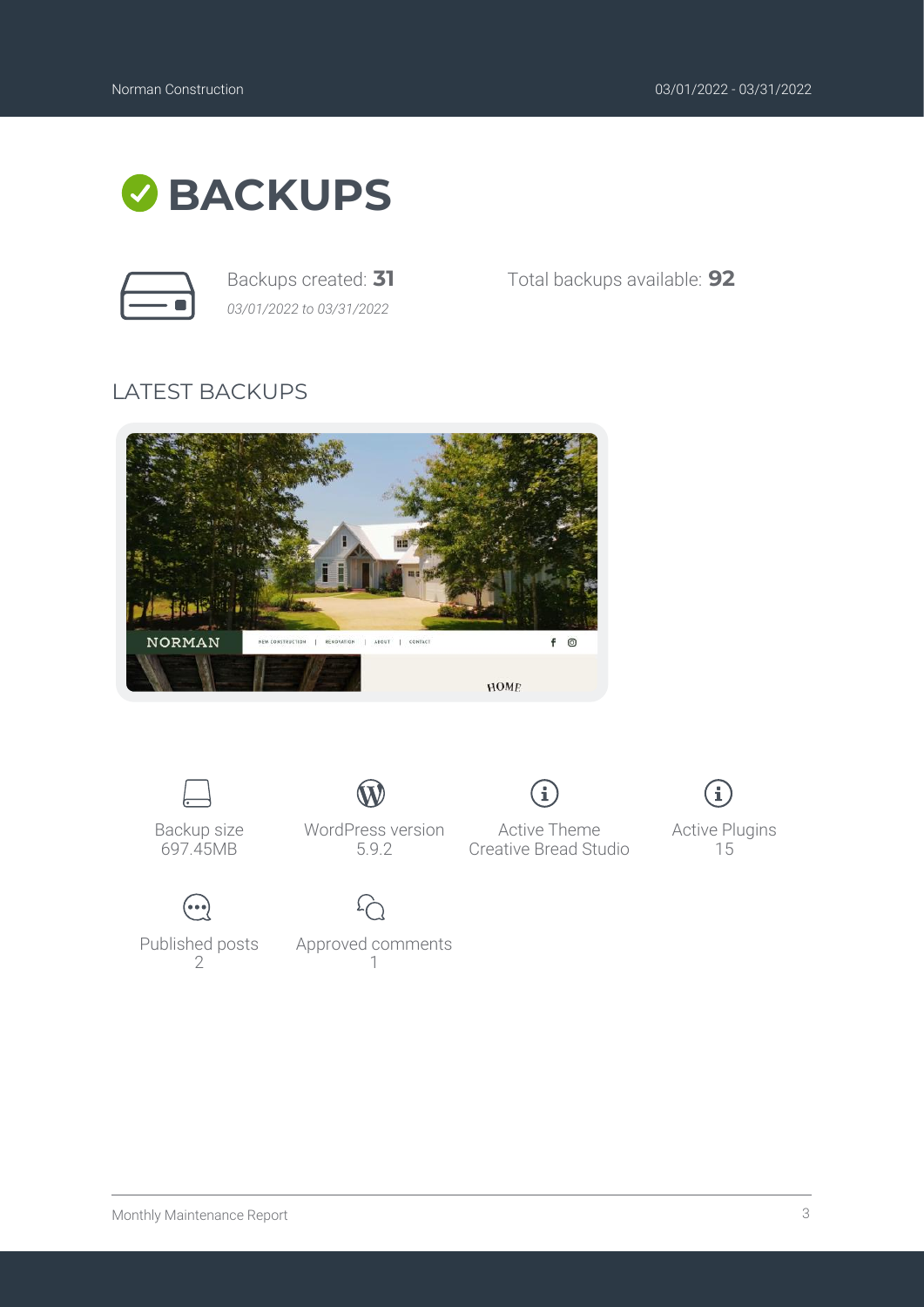### **UPTIME**



Up for: **197d 19h** Overall Uptime: **100.000%**

#### OVERVIEW

last 24 hours

**100%**

**100%** last 7 days last 30 days

**100%**

### UPTIME HISTORY

| Event | Date       | Reason                   | <b>Duration</b> |
|-------|------------|--------------------------|-----------------|
| UP    | 09/15/2021 | $\overline{\phantom{a}}$ | 197d 19h        |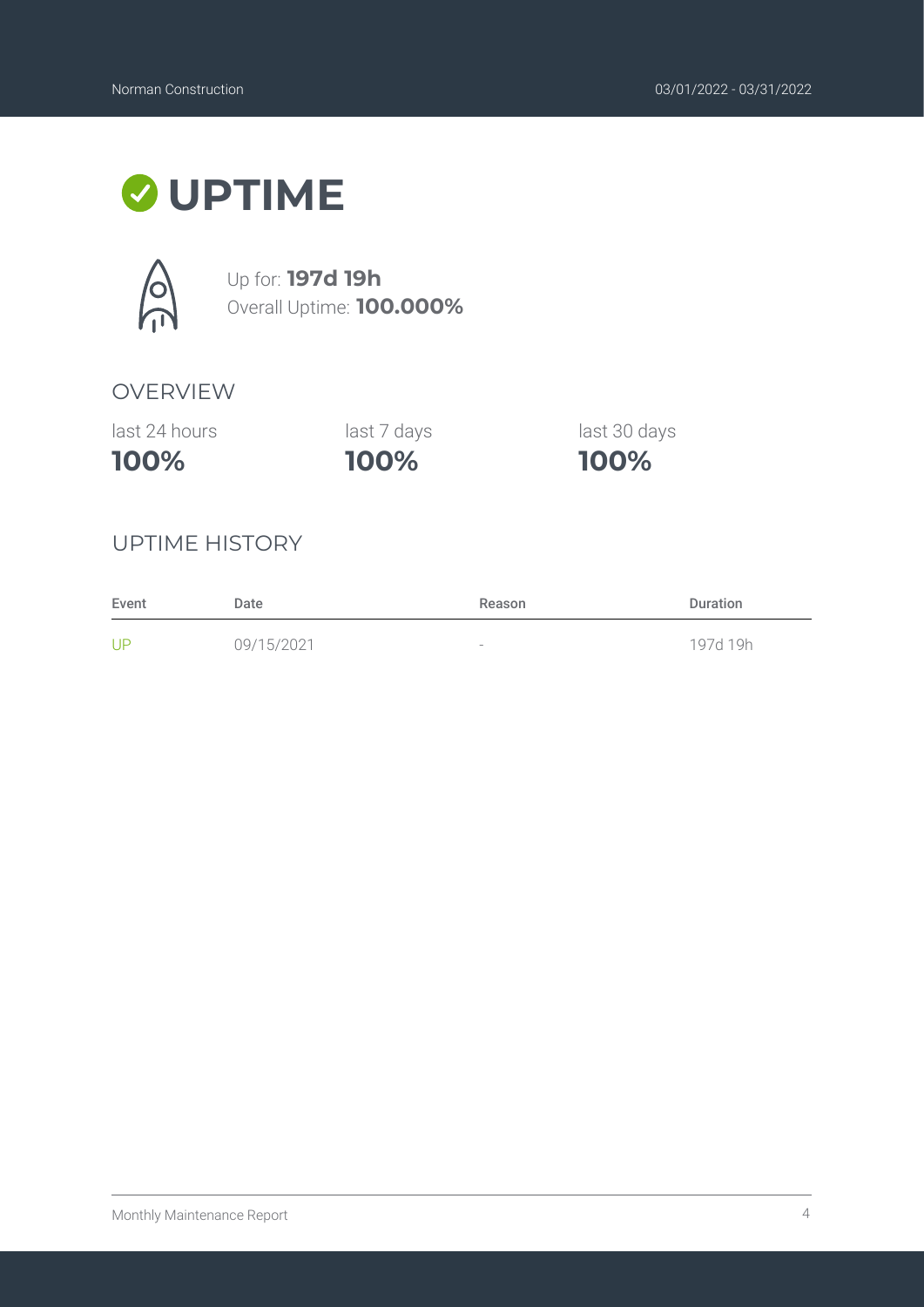



Traffic up by: **52%** *03/01/2022 to 03/31/2022*

#### OVERVIEW





**01m:29s** Session duration

 $\triangle$  14%

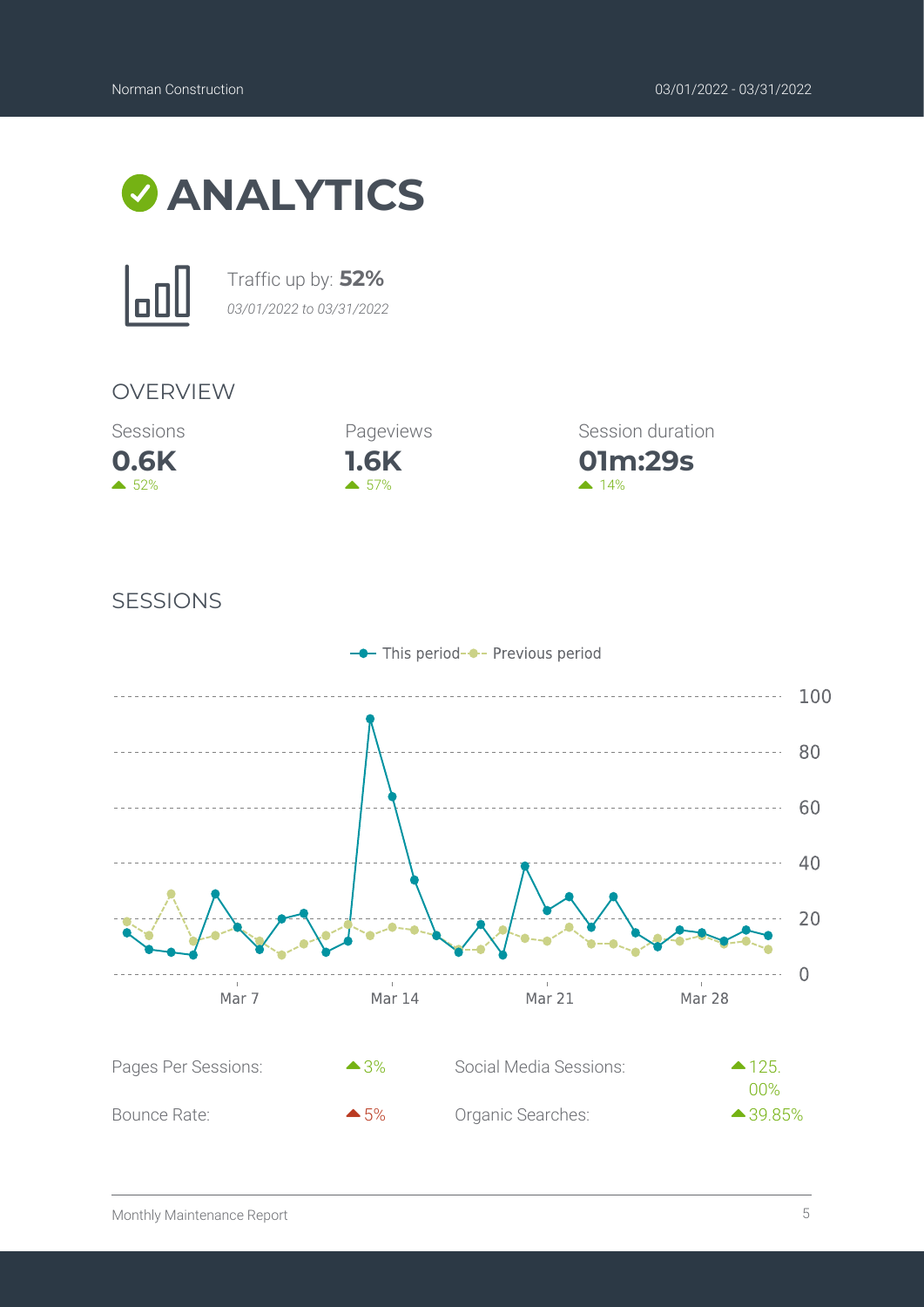| <b>Referrers</b>     | <b>Sessions</b> |
|----------------------|-----------------|
| google               | 499             |
| (direct)             | 84              |
| bing                 | 25              |
| m.facebook.com       | 17              |
| yahoo                | 14              |
|                      |                 |
| <b>Countries</b>     | <b>Sessions</b> |
| <b>United States</b> | 570             |
| Canada               | 34              |
| Pakistan             | 24              |
| Nigeria              | 10              |

| Pages              | <b>Sessions</b> |
|--------------------|-----------------|
|                    | 732             |
| /about-norman/     | 471             |
| /new-construction/ | 149             |
| /renovation/       | 141             |
| /cliff-norman/     |                 |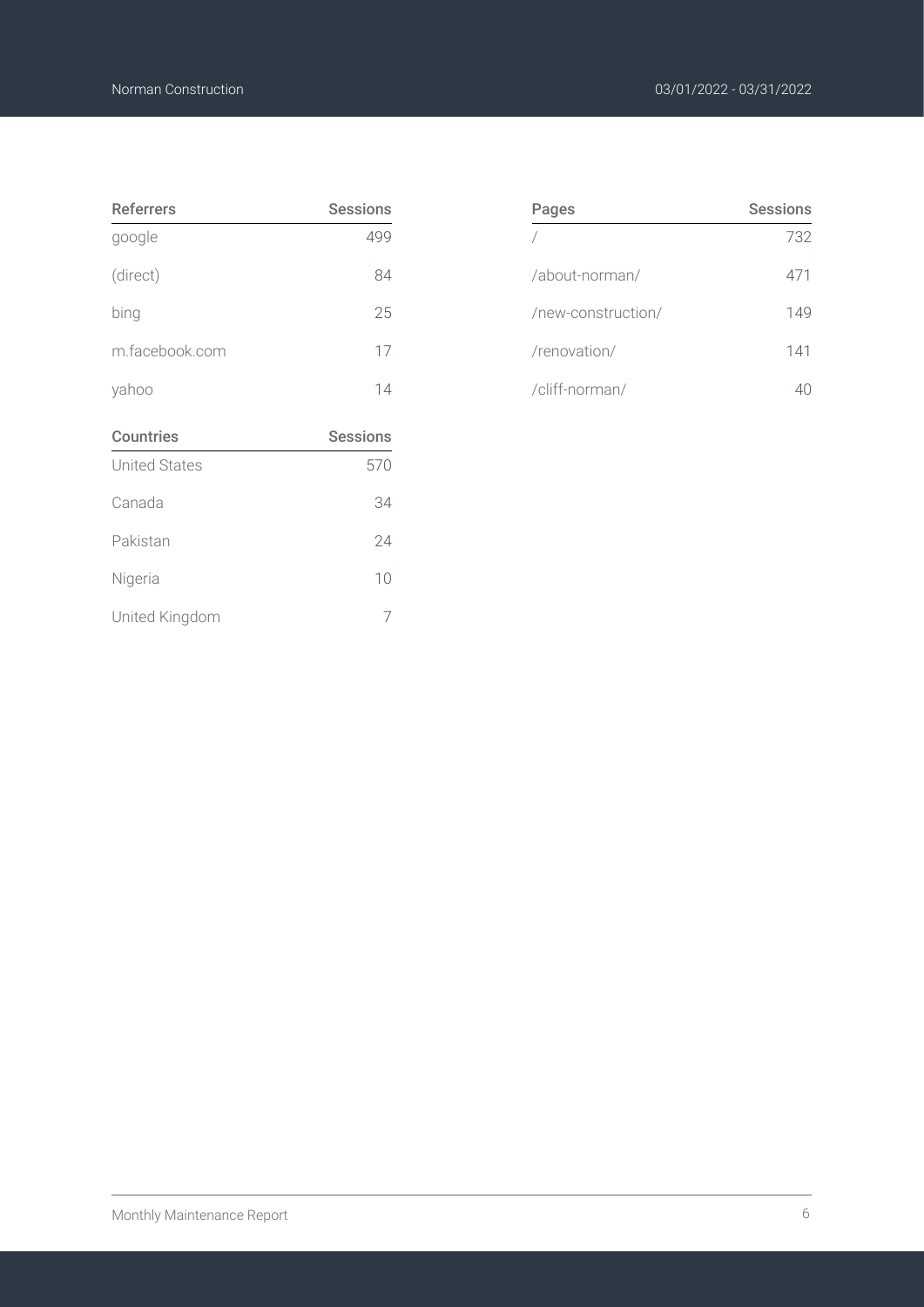### **SECURITY**



Total security checks: **4** *03/01/2022 to 03/31/2022*

### MOST RECENT SCAN

*03/28/2022*

| Status:        | - Clean |                  |                    |  |
|----------------|---------|------------------|--------------------|--|
| Malware: Clean |         | Web Trust: Clean | Vulnerabilities: 0 |  |

### SECURITY SCAN HISTORY

| Date            | <b>Malware</b> | <b>Vulnerabilities</b> | <b>Web Trust</b> |
|-----------------|----------------|------------------------|------------------|
| 03/28/2022 8:04 | Clean          | Clean                  | Clean            |
| 03/21/2022 7:37 | Clean          | Clean                  | Clean            |
| 03/14/2022 5:32 | Clean          | Clean                  | Clean            |
| 03/07/2022 9:46 | Clean          | Clean                  | Clean            |